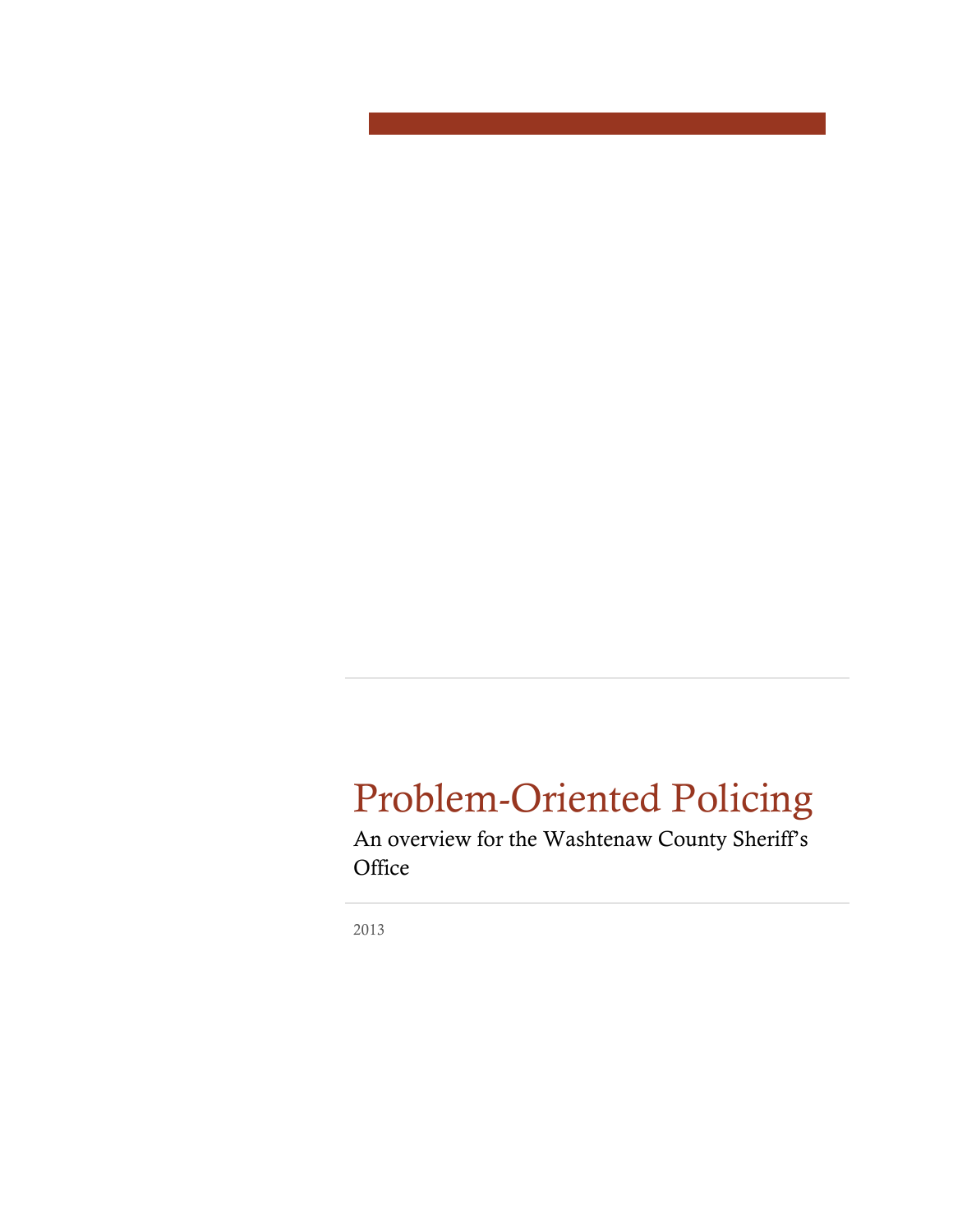# **Table of Contents**

| ∗       |  |
|---------|--|
|         |  |
| $\star$ |  |
|         |  |
|         |  |
|         |  |
|         |  |
|         |  |
|         |  |
|         |  |
|         |  |
|         |  |
|         |  |
|         |  |
|         |  |
|         |  |
|         |  |
|         |  |
|         |  |
|         |  |
|         |  |
|         |  |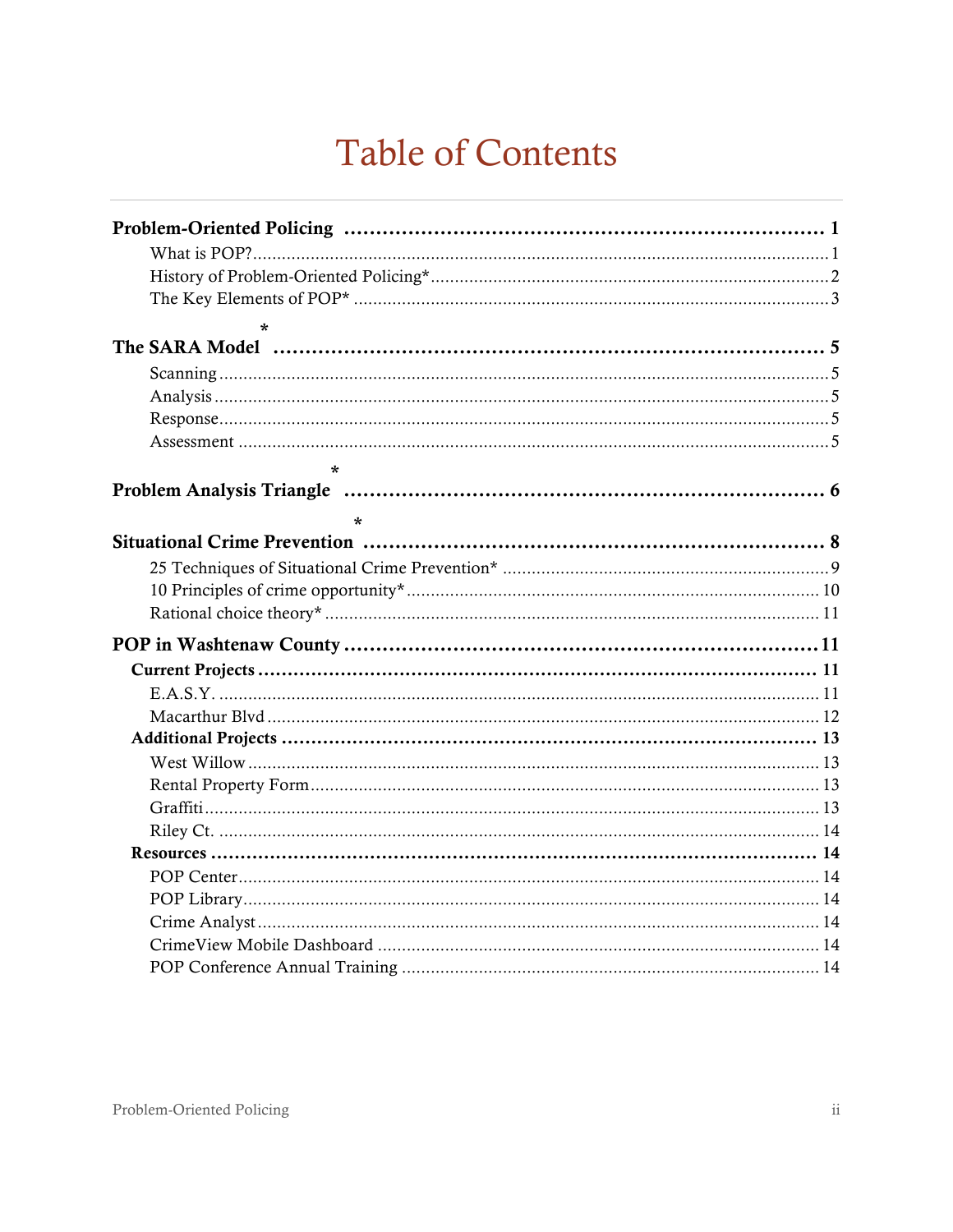# Problem-Oriented Policing

#### What is POP?

Problem-oriented policing is an approach to policing in which discrete pieces of police business (each consisting of a cluster of similar incidents, whether crime or acts of disorder, that the police are expected to handle) are subject to microscopic examination (drawing on the especially honed skills of crime analysts and the accumulated experience of operating field personnel) in hopes that what is freshly learned about each problem will lead to discovering a new and more effective strategy for dealing with it. Problem-oriented policing places a high value on new responses that are preventive in



*Herman Goldstein, early founder of POP approach*

nature, that are not dependent on the use of the criminal justice system, and that engage other public agencies, the community and the private sector when their involvement has the potential for significantly contributing to the reduction of the problem. Problem-oriented policing carries a commitment to implementing the new strategy, rigorously evaluating its effectiveness, and, subsequently, reporting the results in ways that will benefit other police agencies and that will ultimately contribute to building a body of knowledge that supports the further professionalization of the police. Herman Goldstein (2001)\*

In other words, crime is not just a police problem; it's a community problem. POP is a way of looking at community problems through the lens of a police agency, figuring out what to do about that problem and bringing all resources/stakeholders to the table to work together on the problem. It doesn't mean that deputies will do all of the work, but it does require deputies to play a significant role in the Scanning, Analysis, Response and Assessment of problems and to be actively engaged in solutions.

*\*Some information contained within this document was created by the Center for Problem-Oriented Policing. It was taken from the POP Center website and put in a format to be used for agency training.*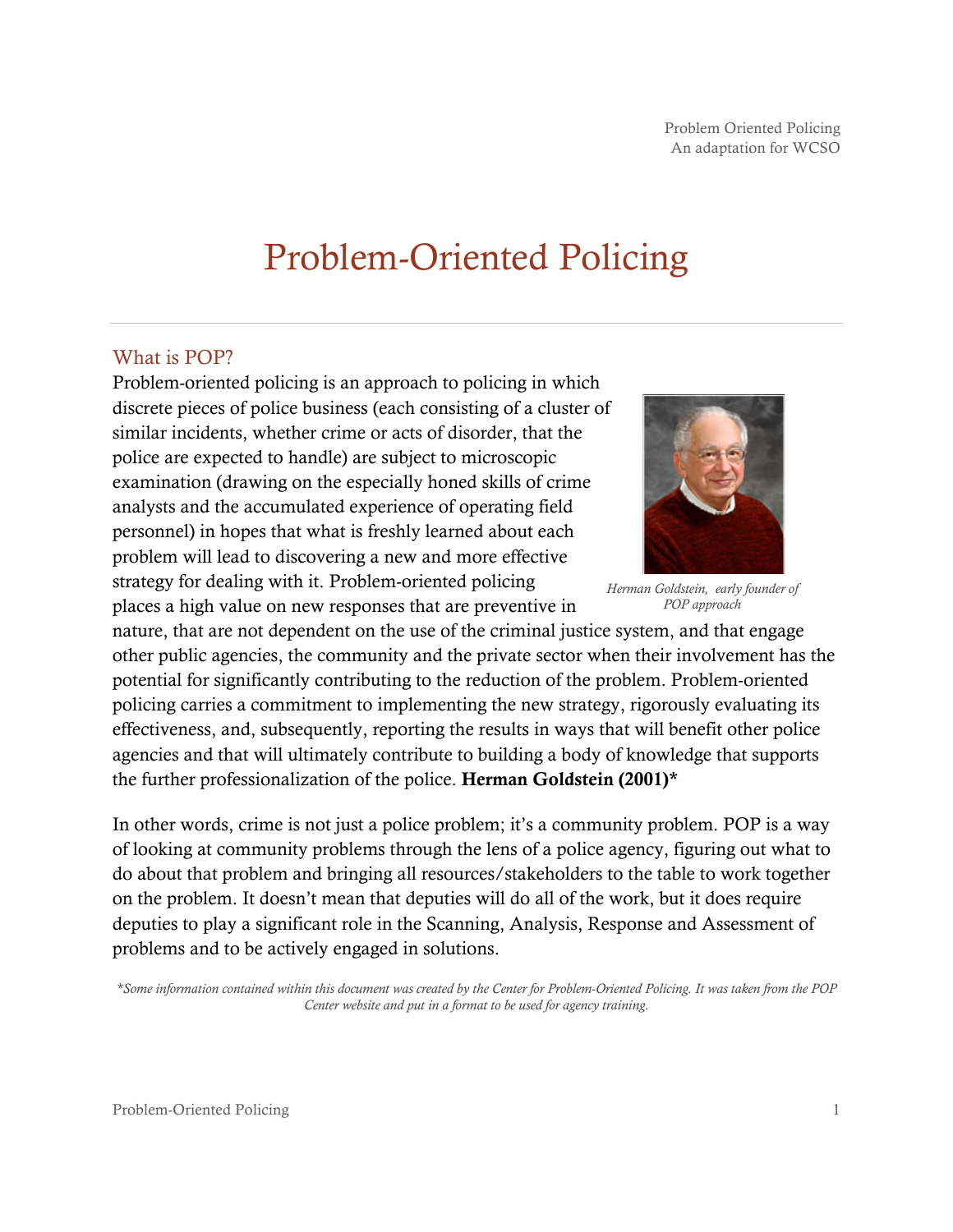## History of Problem-Oriented Policing\*

In the late 1970's, researchers, police professionals, and policymakers became interested in improving the effectiveness of policing. Research during this period pointed out the limitations of random patrol, rapid response, and follow-up criminal investigations– practices that had been the foundation of policing for many years. These findings laid the groundwork for the emergence of problem-oriented policing. The research yielded important insights:

- Police deal with a range of community problems, many of which are not strictly criminal in nature.
- Arrest and prosecution alone–the traditional functions of the criminal justice system– do not always effectively resolve problems.
- Giving the officers, who have great insight into community problems, the discretion to design solutions is extremely valuable to solving the problems.
- Police can use a variety of methods to redress recurrent problems.
- The community values police involvement in non-criminal problems and recognizes the contribution the police can make to solving these problems.

Early experiments in problem-oriented policing occurred in Madison, Wisconsin; London; and Baltimore County, Maryland in the early 1980's. The first evaluation of an agency-wide implementation of problem-oriented policing took place in the Newport News, Virginia Police Department by the Police Executive Research Forum in the mid-1980's. Since then, many police agencies in the United States, the United Kingdom, Canada, Scandinavia, Australia, and New Zealand have continued to experiment with problem-oriented policing, to apply it to a wide range of crime and disorder problems, and to change their organizations to better support problem-oriented policing.

As problem-oriented policing has evolved over the last two decades, researchers and practitioners have focused on the evaluation of problems, the importance of solid analysis, the development of pragmatic responses, and the need to strategically engage other resources–including community members, city departments and government agencies, and local business and service organizations.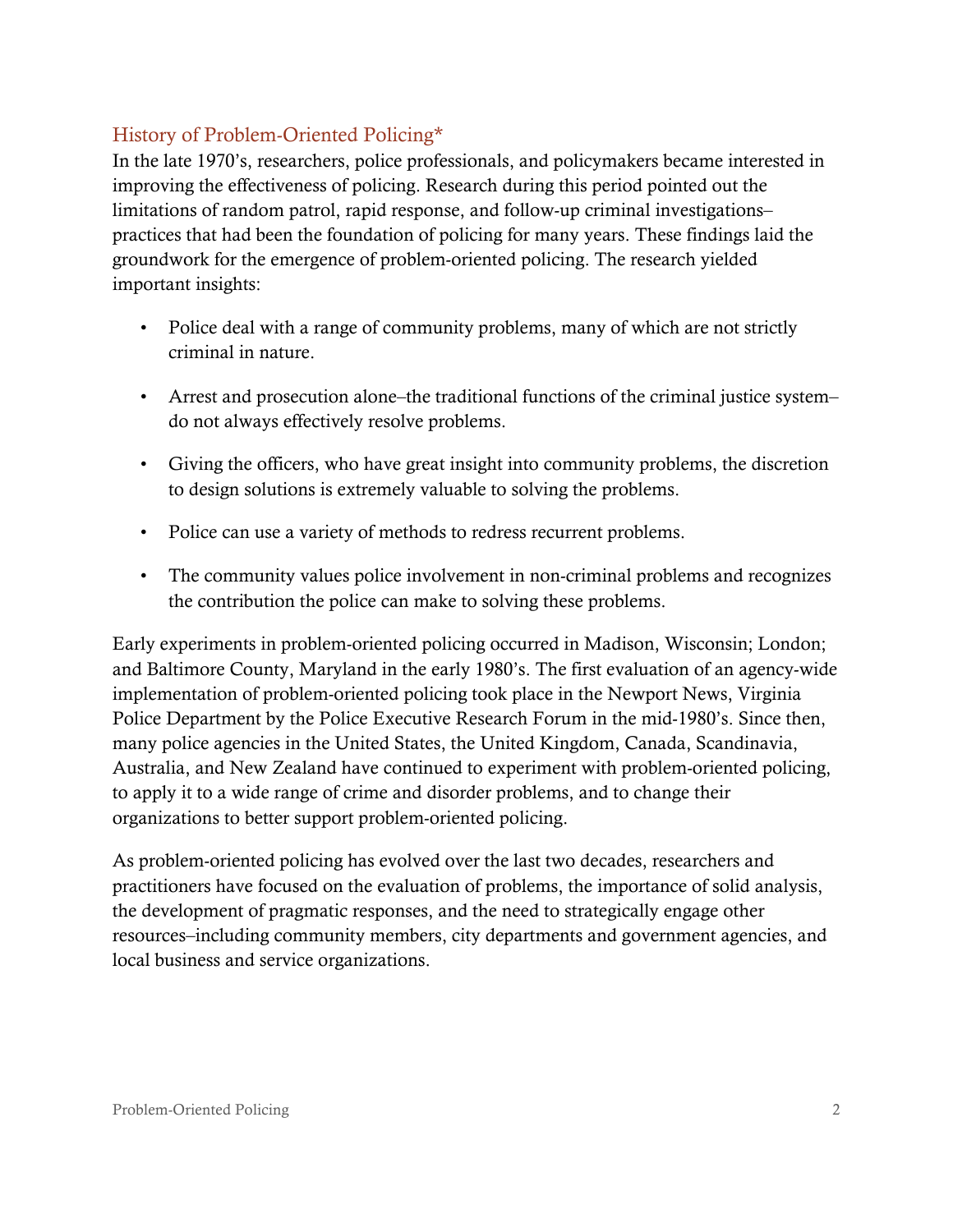## The Key Elements of POP\*

- A problem is the basic unit of police work rather than a crime, a case, calls, or incidents.
- A problem is something that concerns or causes harm to citizens, not just the police. Things that concern only police officers are important, but they are not problems in this sense of the term.
- Addressing problems means more than quick fixes: it means dealing with conditions that create problems.
- Police officers must routinely and systematically analyze problems before trying to solve them, just as they routinely and systematically investigate crimes before making an arrest. Individual officers and the department as a whole must develop routines and systems for analyzing problems.
- The analysis of problems must be thorough even though it may not need to be complicated. This principle is as true for problem analysis as it is for criminal investigation.
- Problems must be described precisely and accurately and broken down into specific aspects of the problem. Problems often aren't what they first appear to be.
- Problems must be understood in terms of the various interests at stake. Individuals and groups of people are affected in different ways by a problem and have different ideas about what should be done about the problem.
- The way the problem is currently being handled must be understood and the limits of effectiveness must be openly acknowledged in order to come up with a better response.
- Initially, any and all possible responses to a problem should be considered so as not to cut short potentially effective responses. Suggested responses should follow from what is learned during the analysis. They should not be limited to, nor rule out, the use of arrest.
- The police must pro-actively try to solve problems rather than just react to the harmful consequences of problems.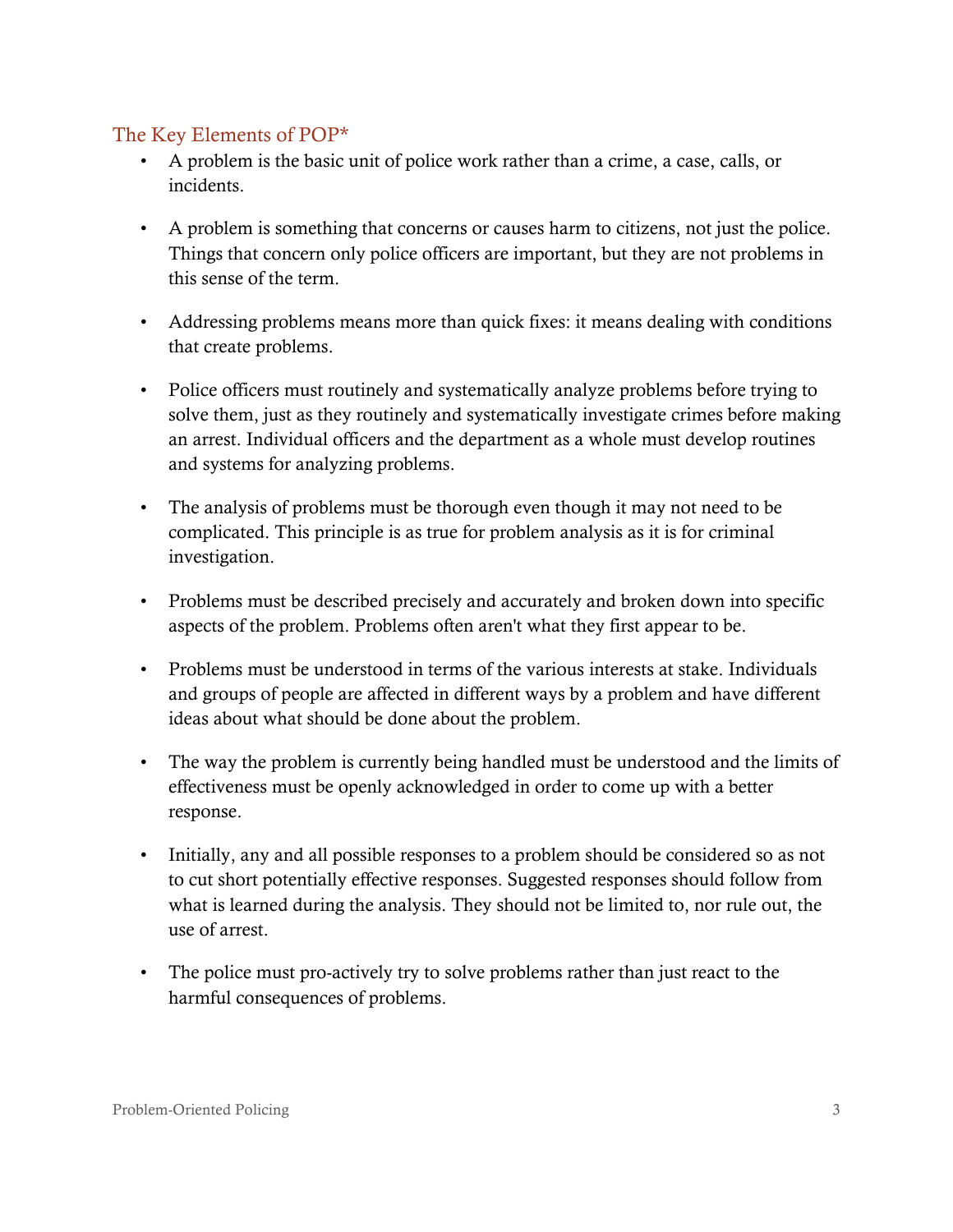- The police department must increase police officers' freedom to make or participate in important decisions. At the same time, officers must be accountable for their decision-making.
- The effectiveness of new responses must be evaluated so these results can be shared with other police officers and so the department can systematically learn what does and does not work. (Michael Scott and Herman Goldstein 1988.)

The concept of problem-oriented policing can be illustrated by an example. Suppose police find themselves responding several times a day to calls about drug dealing and vandalism in a neighborhood park. The common approach of dispatching an officer to the scene and repeatedly arresting offenders may do little to resolve the long term crime and disorder problem. If, instead, police were to incorporate problem-oriented policing techniques into their approach, they would examine the conditions underlying the problem. This would likely include collecting additional information—perhaps by surveying neighborhood residents and park users, analyzing the time of day when incidents occur, determining who the offenders are and why they favor the park, and examining the particular areas of the park that are most conducive to the activity and evaluating their environmental design characteristics. The findings could form the basis of a response to the problem behaviors. While enforcement might be a component of the response, it would unlikely be the sole solution because, in this case, analysis would likely indicate the need to involve neighborhood residents, parks and recreation officials and others.

Problem-oriented policing can be applied at various levels of community problems and at various levels in the police organization. It can be applied to problems that affect an entire community, involving the highest level of police agency, government, and community resources. It can be applied at intermediate levels (for example, a neighborhood or a police district), involving an intermediate level of resources. Or it can be applied at a very localized level (for example, a single location or a small group of problem individuals), involving the resources of only a few police officers and other individuals.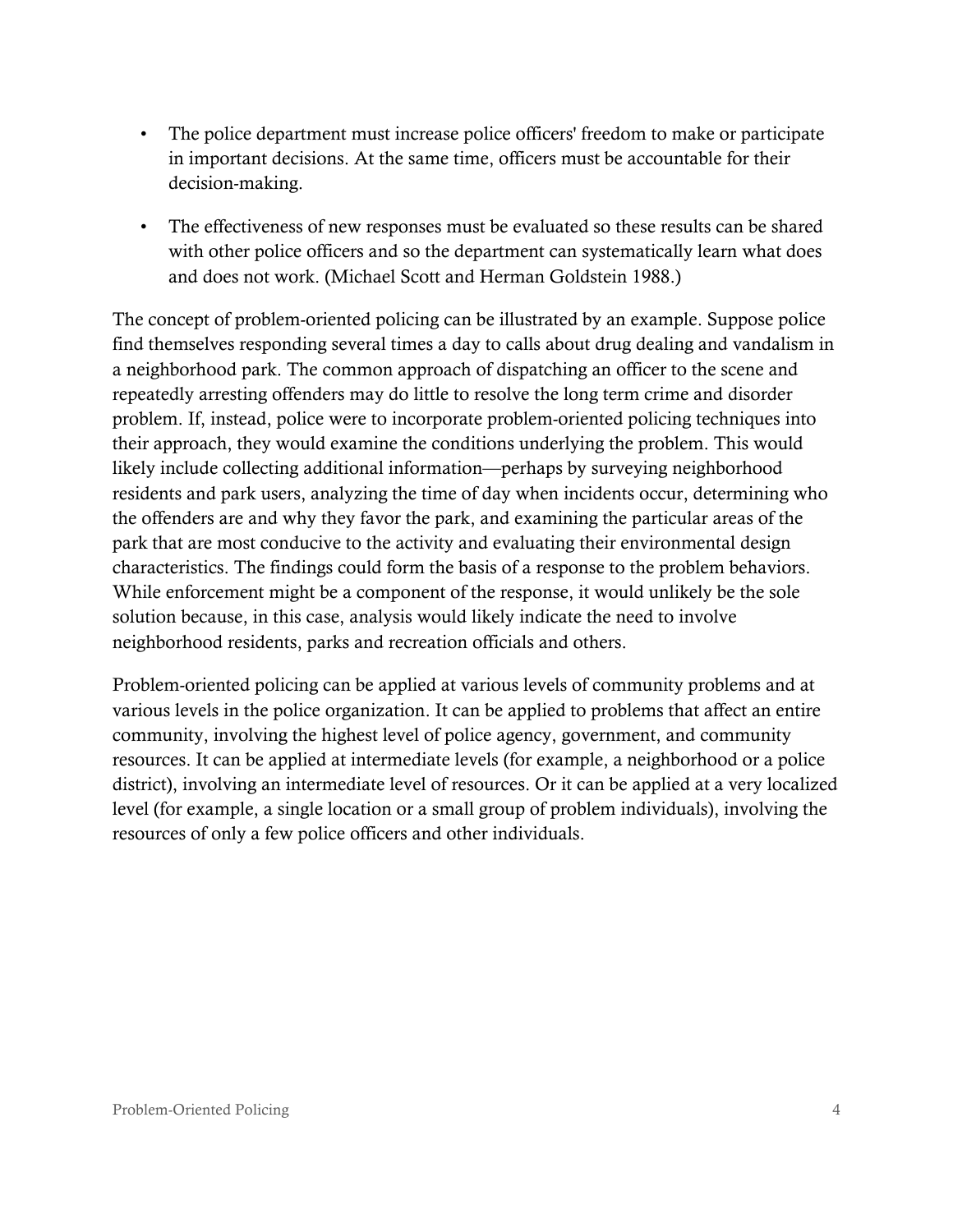# The SARA Model<sup>\*</sup>

A commonly used problem-solving method is the SARA model (Scanning, Analysis, Response and Assessment). The SARA model contains the following elements:

### **Scanning**

- Identifying recurring problems of concern to the public and the police.
- Identifying the consequences of the problem for the community and the police.
- Prioritizing those problems.
- Developing broad goals.
- Confirming that the problems exist.
- Determining how frequently the problem occurs and how long it has been taking place.
- Selecting problems for closer examination.

### Analysis

- Identifying and understanding the events and conditions that precede and accompany the problem.
- Identifying relevant data to be collected.
- Researching what is known about the problem type.
- Taking inventory of how the problem is currently addressed and the strengths and limitations of the current response.
- Narrowing the scope of the problem as specifically as possible.
- Identifying a variety of resources that may be of assistance in developing a deeper understanding of the problem.
- Developing a working hypothesis about why the problem is occurring.

### Response

- Brainstorming for new interventions.
- Searching for what other communities with similar problems have done.
- Choosing among the alternative interventions.
- Outlining a response plan and identifying responsible parties.
- Stating the specific objectives for the response plan.
- Carrying out the planned activities.

### Assessment

- Determining whether the plan was implemented (a process evaluation).
- Collecting pre– and post–response qualitative and quantitative data.
- Determining whether broad goals and specific objectives were attained.
- Identifying any new strategies needed to augment the original plan.
- Conducting ongoing assessment to ensure continued effectiveness.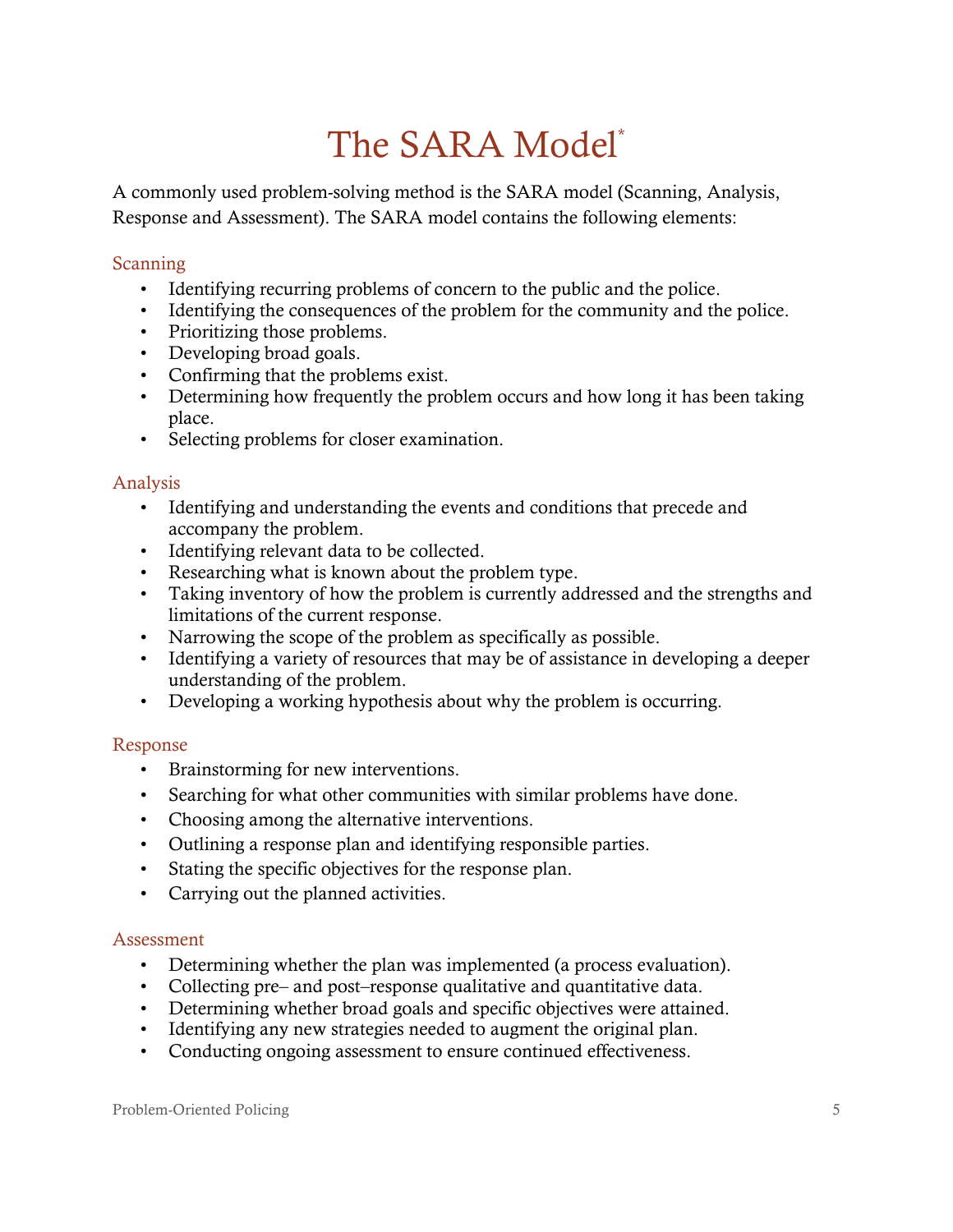# Problem Analysis Triangle<sup>\*</sup>

While the SARA model is useful as a way of organizing the approach to recurring problems, it is often very difficult to figure out just exactly what the real problem is. The problem analysis triangle (sometimes referred to as the crime triangle) provides a way of thinking about recurring problems of crime and disorder. This idea assumes that crime or disorder results when (1) likely offenders and (2) suitable targets come together in (3) time and space, in the absence of capable guardians for that target. A simple version of a problem analysis triangle looks like this:



Offenders can sometimes be controlled by other people: those people are known as handlers. Targets and victims can sometimes be protected by other people as well: those people are known as guardians. And places are usually controlled by someone: those people are known as managers. Thus, effective problem-solving requires understanding how offenders and their targets/victims come together in places, and understanding how those offenders, targets/victims, and places are or are not effectively controlled. Understanding the weaknesses in the problem analysis triangle in the context of a particular problem will point the way to new interventions. A complete problem analysis triangle looks like this:

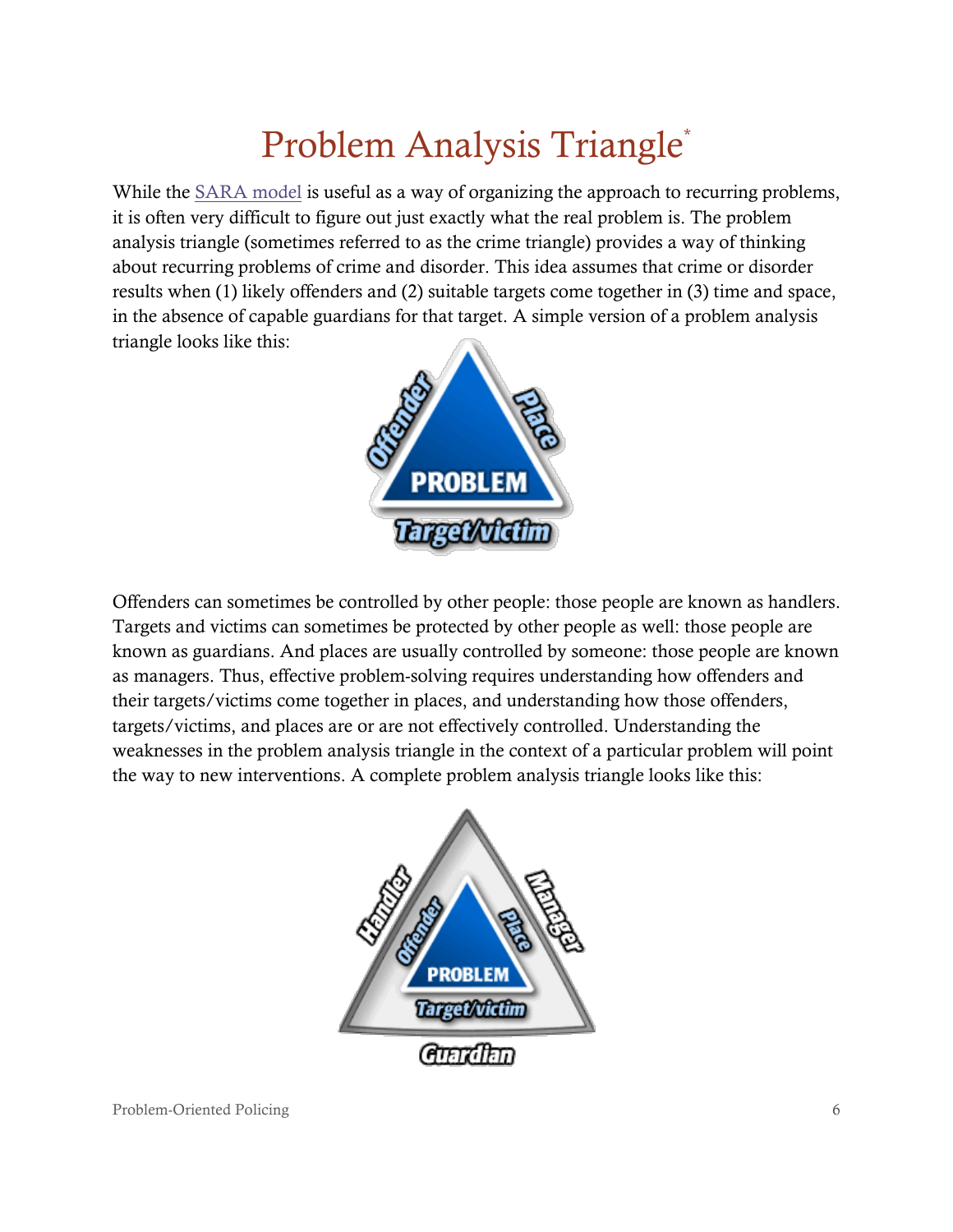Problems can be understood and described in a variety of ways. No one way is definitive. They should be described in whichever way is most likely to lead to an improved understanding of the problem and effective interventions. Generally, incidents that the police handle cluster in four ways:

- *Behavior*. Certain behavior(s) is (are) common to the incidents. For example, making excessive noise, robbing people or businesses, driving under the influence, crashing vehicles, dealing drugs, stealing cars. There are many different behaviors that might constitute problems.
- *Place*. Certain places can be common to incidents. Incidents involving one or more problem behaviors may occur at, for example, a street corner, a house, a business, a park, a neighborhood, or a school. Some incidents occur in abstract places such as cyberspace, on the telephone, or through other information networks.
- *Persons*. Certain individuals or groups of people can be common to incidents. These people could be either offenders or victims. Incidents involving one or more behaviors, occurring in one or more places may be attributed to, for example, a youth gang, a lone person, a group of prostitutes, a group of chronic inebriates, or a property owner. Or incidents may be causing harm to, for example, residents of a neighborhood, senior citizens, young children, or a lone individual.
- *Time*. Certain times can be common to incidents. Incidents involving one or more behaviors, in one or more places, caused by or affecting one or more people may happen at, for example, traffic rush hour, bar closing time, the holiday shopping season, or during an annual festival.

There is growing evidence that, in fact, crime and disorder does cluster in these ways. It is not evenly distributed across time, place, or people. Increasingly, police and researchers are recognizing some of these clusters as:

- Repeat offenders attacking different targets at different places.
- Repeat victims repeatedly attacked by different offenders at different places.
- Repeat places (or hot spots) involving different offenders and different targets interacting at the same place.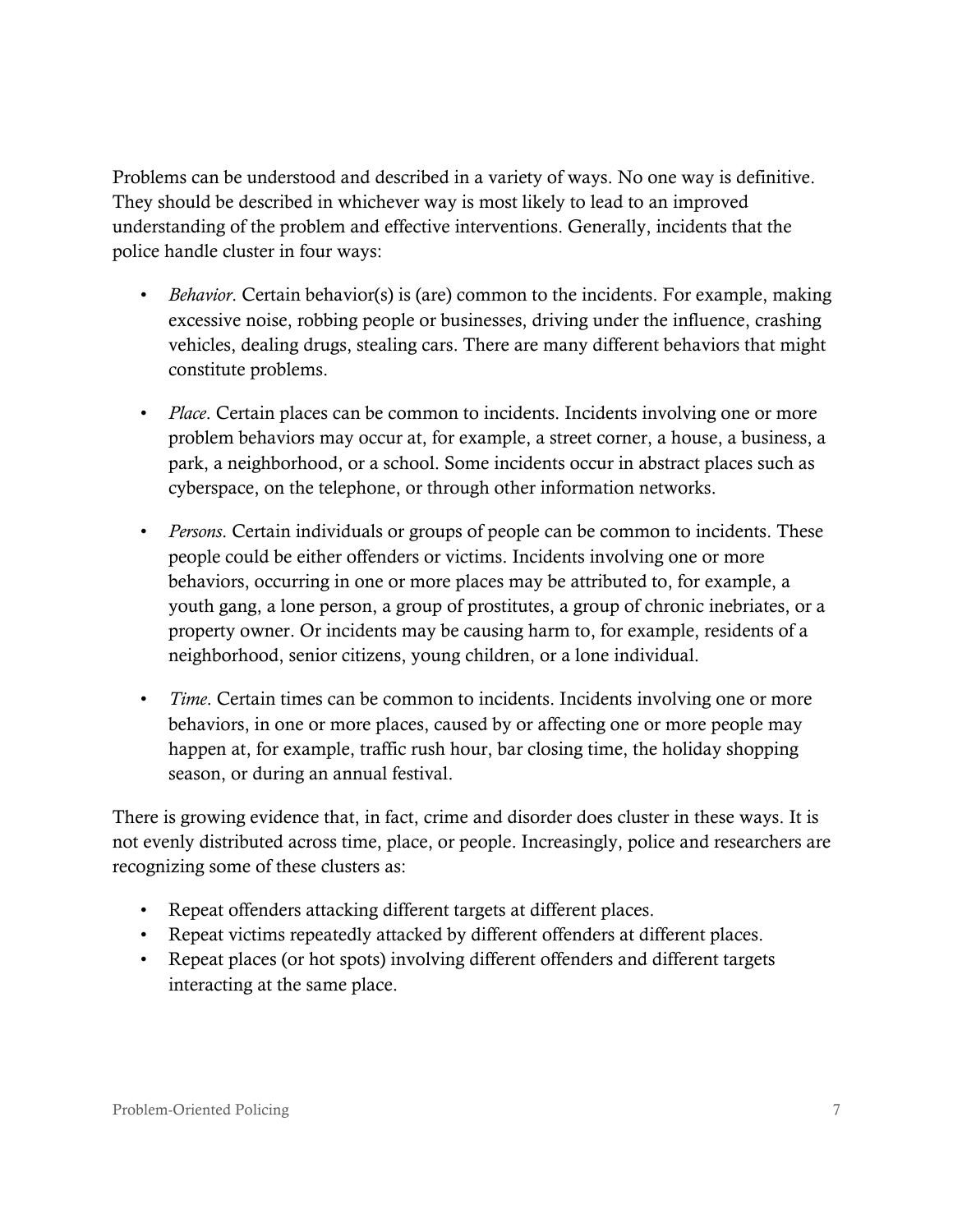The Problem Analysis Triangle was derived from the routine activity approach to explaining how and why crime occurs. This theory argues that when a crime occurs, three things happen at the same time and in the same space:

- a suitable target is available.
- there is the lack of a suitable guardian to prevent the crime from happening.
- a motivated offender is present.

# Situational Crime Prevention<sup>\*</sup>

While the Problem Analysis Triangle helps to analyze problems, situational crime prevention provides a framework for intervention. By assessing the opportunities that specific situations offer for crime, situational crime prevention has identified five main ways in which situations can be modified. These are:

- Increasing the effort the offender must make to carry out the crime.
- Increasing the risks the offender must face in completing the crime.
- Reducing the rewards or benefits the offender expects to obtain from the crime.
- Removing excuses that offenders may use to "rationalize" or justify their actions.
- Reducing or avoiding provocations that may tempt or incite offenders into criminal acts.

These five approaches to reducing opportunity can be expanded to list 25 techniques of situational crime prevention. *(See pg. 9 for techniques.)*

These techniques have been constructed according to two important theoretical premises: that "opportunity makes the thief" (opportunity theory) and that the offender (or would-be offender) makes choices (rational choice theory) in order to make the best of those opportunities.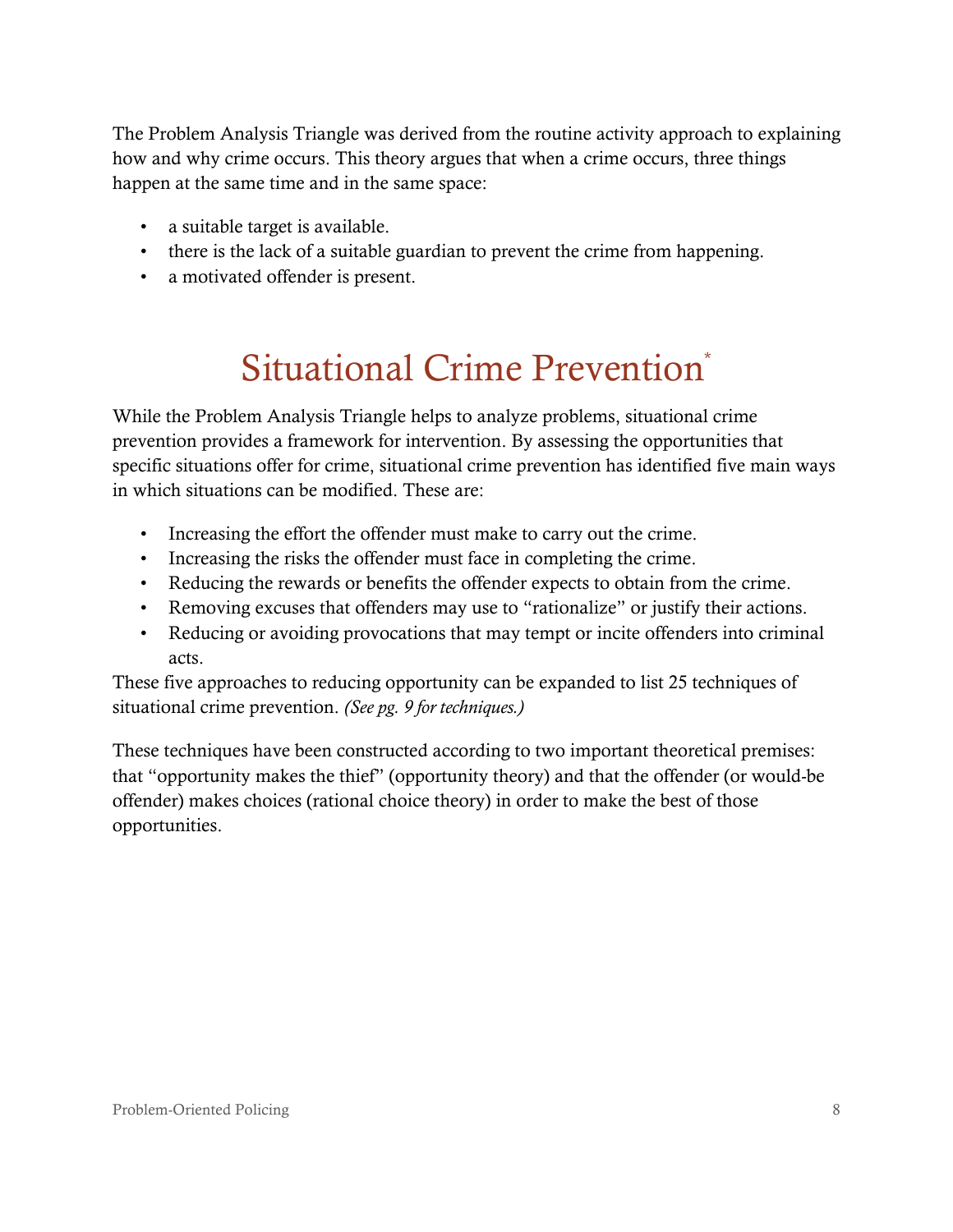|              |                                            |     |                                | TWENTY FIVE TECHNIQUES OF SITUATIONAL PREVENTION |                                    |                               |
|--------------|--------------------------------------------|-----|--------------------------------|--------------------------------------------------|------------------------------------|-------------------------------|
|              | Increase the Effort                        |     | Increase the Risks             | Reduce the Rewards                               | Reduce Provocations                | Remove Excuses                |
|              | <b>Target harden</b>                       |     | 6. Extend guardianship         | 11. Conceal targets                              | 16. Reduce frustrations and stress | 21. Set rules                 |
|              | Steering column locks                      |     | Take routine precautions:      | Off-street parking                               | Efficient queues and polite        | Rental agreements             |
|              | and immobilisers                           |     | go out in group at night,      | Gender-neutral phone                             | service                            | Harassment codes              |
|              | Anti-robbery screens                       |     | leave signs of occupancy,      | directories                                      | Expanded seating                   | Hotel registration            |
|              | Tamper-proof packaging                     |     | carry phone                    | Unmarked bullion trucks                          | Soothing music/muted lights        |                               |
|              |                                            |     | "Cocoon" neighborhood<br>watch |                                                  |                                    |                               |
| $\vec{\sim}$ | Control access to                          |     | Assist natural surveillance    | 12. Remove targets                               | 17. Avoid disputes                 | 22. Post instructions         |
|              | facilities                                 |     | Improved street lighting       | Removable car radio                              | Separate enclosures for rival      | "No Parking"                  |
|              | Entry phones                               |     | Defensible space design        | Women's refuges                                  | soccer fans                        | "Private Property"            |
|              | Electronic card access                     |     | Support whistleblowers         | Pre-paid cards for pay                           | Reduce crowding in pubs            | "Extinguish camp fires"       |
|              | Baggage screening                          |     |                                | phones                                           | Fixed cab fares                    |                               |
| 3            | Screen exits                               | ∞   | Reduce anonymity               | 13. Identify property                            | 18. Reduce emotional arousal       | 23. Alert conscience          |
|              | Ticket needed for exit                     |     | Taxi driver IDs                | Property marking                                 | Controls on violent                | Roadside speed display        |
|              | Export documents                           |     | "How's my driving?"            | Vehicle licensing and parts                      | pornography                        | boards                        |
|              | Electronic merchandise                     |     | decals                         | marking                                          | Enforce good behavior on           | Signatures for customs        |
|              | tags                                       |     | School uniforms                | Cattle branding                                  | soccer field                       | declarations                  |
|              |                                            |     |                                |                                                  | Prohibit racial slurs              | "Shoplifting is stealing"     |
| 4            | Deflect offenders                          | ö   | Utilize place managers         | 14. Disrupt markets                              | 19. Neutralize peer pressure       | 24. Assist compliance         |
|              | Street closures                            |     | CCTV for double-deck           | Monitor pawn shops                               | "Idiots drink and drive"           | Easy library checkout         |
|              | Separate bathrooms for                     |     | buses                          | Controls on classified ads.                      | "It's OK to say No"                | Public lavatories             |
|              | women                                      |     | Two clerks for convenience     | License street vendors                           | Disperse troublemakers at          | <b>Litter</b> bins            |
|              | Disperse pubs                              |     | stores                         |                                                  | school                             |                               |
|              |                                            |     | Reward vigilance               |                                                  |                                    |                               |
| n            | Control tools/ weapons                     | , ⊵ | Strengthen formal              | 15. Deny benefits                                | 20. Discourage imitation           | 25. Control drugs and alcohol |
|              | "Smart" guns                               |     | surveillance                   | Ink merchandise tags                             | Rapid repair of vandalism          | Breathalyzers in pubs         |
|              | Disabling stolen cell                      |     | Red light cameras              | Graffiti cleaning                                | V-chips in TVs                     | Server intervention           |
|              | phones                                     |     | Burglar alarms                 | <b>Speed humps</b>                               | Censor details of modus            | Alcohol-free events           |
|              | Restrict spray paint sales<br>to juveniles |     | Security guards                |                                                  | operandi                           |                               |

# 25 Techniques of Situational Crime Prevention\*

Problem-Oriented Policing 9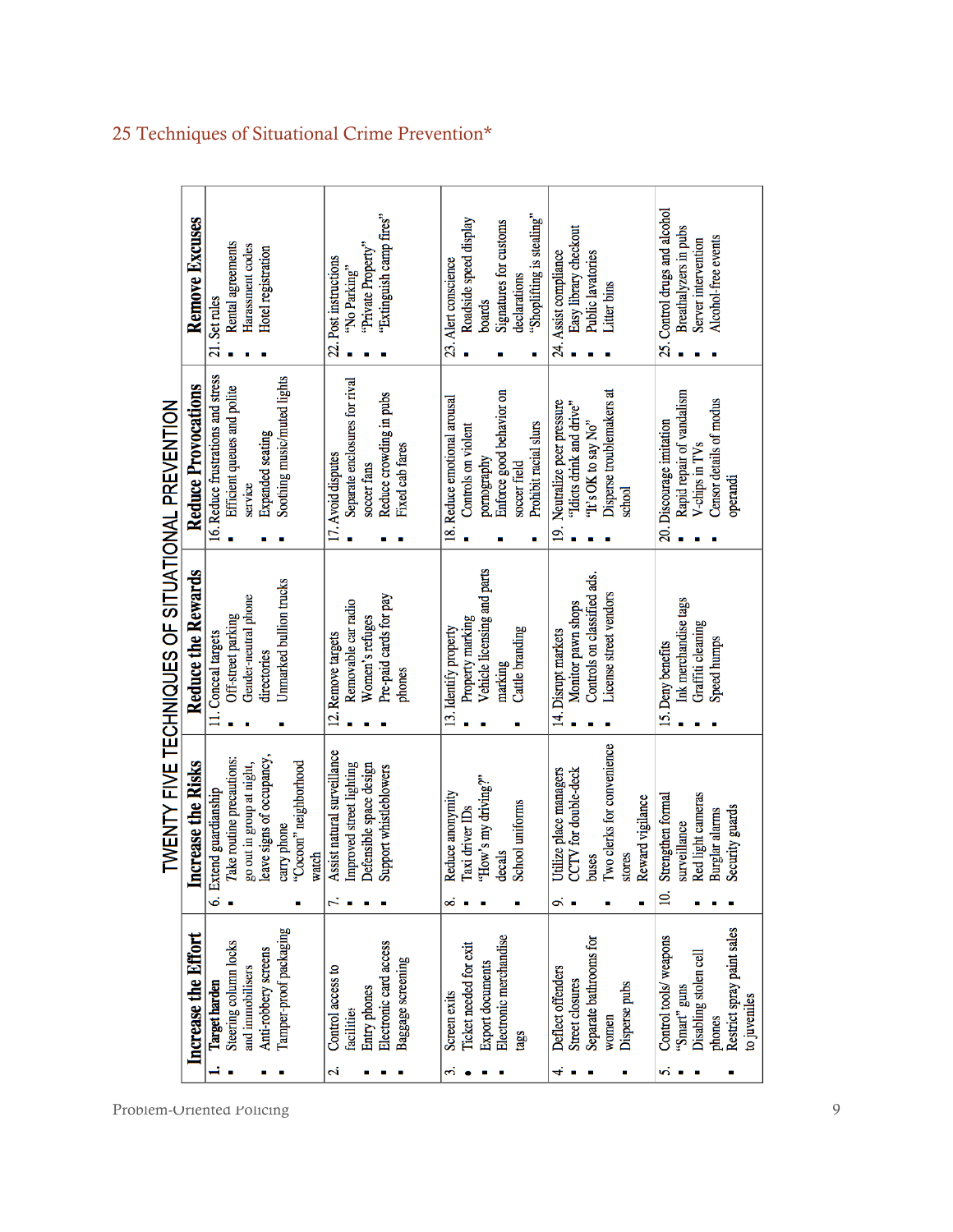### 10 Principles of crime opportunity\*

- 1. Opportunities play a role in causing all crime, not just common property crime For example, studies of bars and clubs show how their design and management play an important role in generating violence or preventing it.
- 2. Crime opportunities are highly specific For example the theft of cars for joyriding has a different pattern of opportunity than theft for car parts. Crime opportunity theory helps sort out these differences so responses can be appropriately tailored.
- 3. Crime opportunities are concentrated in time and space Dramatic differences are found from one address to another even in a high crime area. Crime shifts greatly by the hour and day of the week, reflecting the opportunities to carry it out.
- 4. Crime opportunities depend on everyday movements of activity Offenders and targets shift according to routine activities (e.g. work, school, leisure). For example burglars visit houses in the day when the occupants are out at work or school.
- 5. One crime produces the opportunities for another For example, a successful breakin may encourage the offender to return in the future or a youth who has his bike stolen may feel justified in taking someone else's as a replacement.
- 6. Some products offer more tempting crime opportunities For example easily carried electrical items such as DVD players and mobile phones are attractive to burglars and robbers.
- 7. Social and technological changes produce new crime opportunities Products are most vulnerable in their 'growth' and 'mass marketing' stages, as demand for them is at its highest. Most products will reach a 'saturation' stage where most people have them and they then are unlikely to be stolen.
- 8. Crime can be prevented by reducing opportunities The opportunity reducing methods of situational crime prevention can be applied to all aspects of everyday life, but they must be tailored to specific situations.
- 9. Reducing opportunities does not usually displace crime Wholesale displacement is very rare and many studies have found little if any crime displacement.
- 10. Focused opportunity reduction can produce wider declines in crime Prevention measures in one area can lead to a reduction in another nearby, a 'diffusion of benefits'. This is because offenders might overestimate the reach of those measures.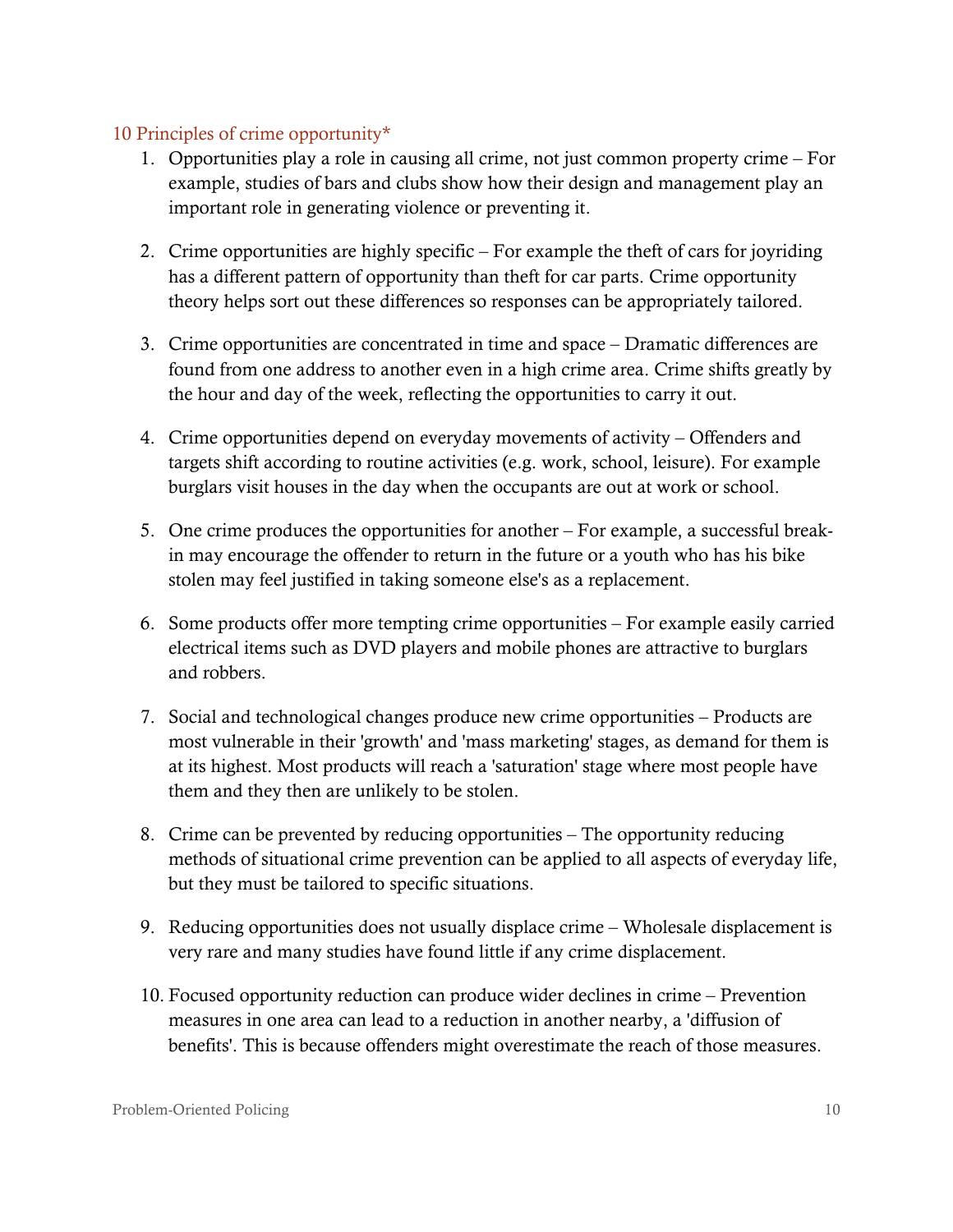### Rational choice theory\*

Offending behavior involves decision-making and the making of choices, which are constrained by time, cognitive ability and information, resulting in a 'limited' rather than a 'normal' rationality for the offender.

Decisions and factors that affect offender decision-making vary greatly at both the different stages of the offense and among different offenses. Cornish and Clarke (1998) therefore stress the need to be crime-specific when analyzing offender decision-making and choice selection, and to treat separately decisions relating to the various stages of involvement in offenses. For example, treating decisions relating to the offenders' initial involvement in the offense separately from decisions relating to the event, such as choice of target. This, they claim, allows a more 'holistic' view of offender decision and choice making and a broader analysis from which to implement appropriate interventions.

# POP in Washtenaw County

Current Projects

As the Washtenaw County Sheriff's Office we have several active POP projects. Some began over three years ago and some are just in the planning stages. Some focus on a specific crime while others focus on a particular geographic area or neighborhood. A few of them are long-term projects that will take years before we see the fruits of our labor and some are projects that we have already started to see results. However, all of them were ideas that came from one of our deputies or sergeants from the road. Below are just a few of those projects.

### E.A.S.Y.

Enforcement Against Streetworkers in Ypsilanti began as an idea to deal with the root causes of prostitution in the Michigan Ave. corridor. For years we had been doing a very good job of arresting prostitutes and Johns and locking them up, but the issue was that they often went back to the streets once released from custody and no one was dealing with the root causes of prostitution in our community, addiction.

The WCSO brought together a group of stakeholders (township officials, judges, YPD, and local organizations PORT and Home of New Vision) with the goal of building upon what we already had in place.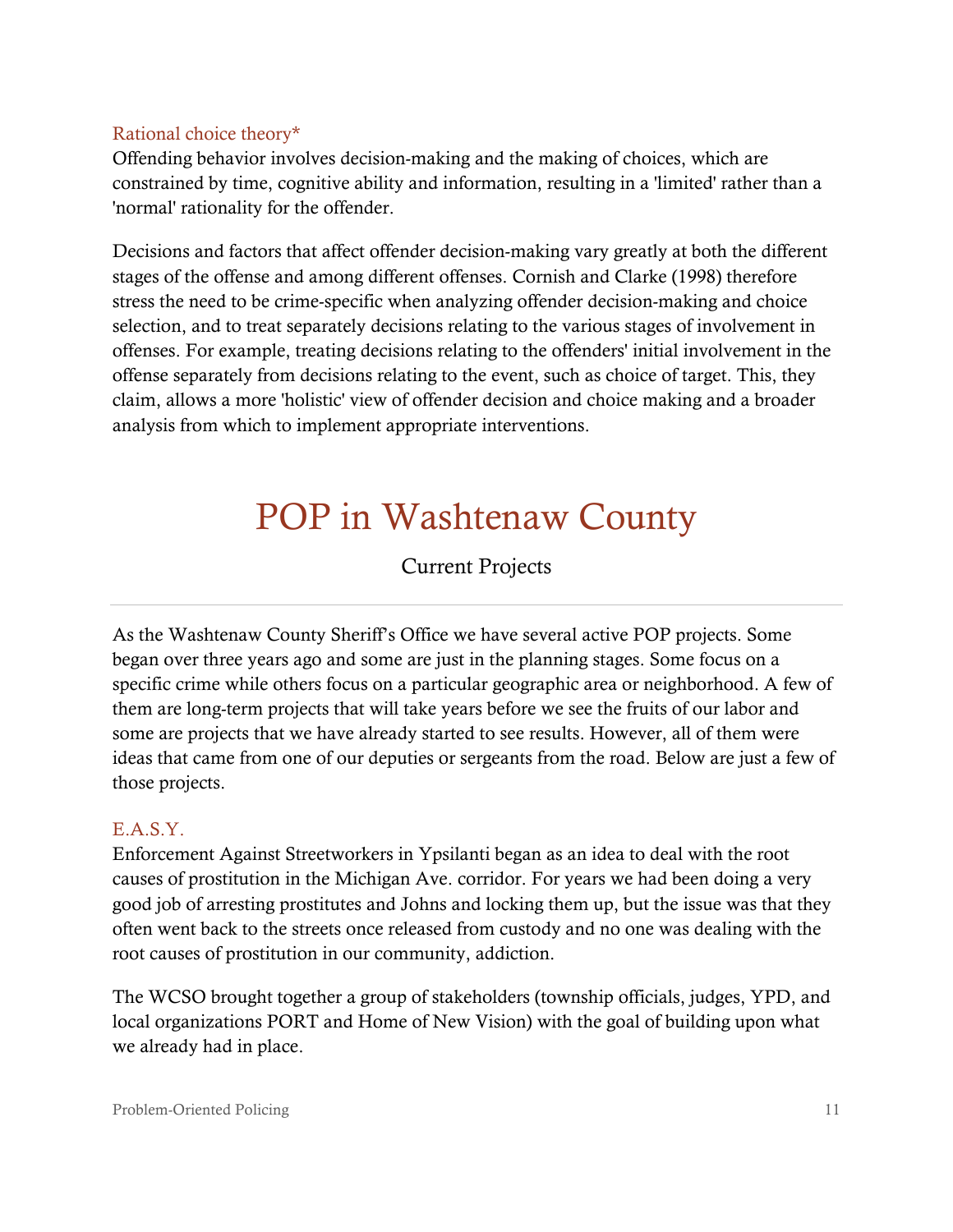- We first partnered with YPD to coordinate future stings. This way both agencies would be working together on the problem.
- Judges agreed to make a "no prostitution" zone. This made it so that any known prostitute could have a condition of their bond that would prevent them from being in the area known for prostitution.
- PORT agreed to come out for each sting. This means that whenever a prostitute is arrested PORT staff would be there to evaluate them. From that evaluation PORT makes a recommendation to the judge and that recommendation then becomes a part of the courts sentence.
- The jail now holds them instead of book and release. This sends a clear message that you will spend time in jail for prostitution and allows for PORT to establish a better relationship in the jail, continue to work with them, and ultimately begin addressing the root causes of why they are involved in prostitution.
- Home of New Vision (who deals with substance abuse) has several beds at a residential placement facility that the women are encouraged to participate in once they are released from jail.

The goal is to get them off the street for good and to deal with the real reasons why they became prostitutes in the first place.

### Macarthur Blvd

For decades the Blvd. has seen high crime rates and a never-ending cycle of deputy time spent within the area with little to no change in the culture or crime rate within the area. The purpose of this project is to create real sustainable change within the neighborhood allowing for less crime and a better quality of life for residents. We began by pulling together a group of stakeholders (township officials, owners and managers of both properties, residents, the Office of Community Development and deputies) and from that meeting developed 20 tasks.

These tasks ranged from reorganizing parking, better lighting, adjusting lease agreements, improving communication between deputies and apartment managers, sharing police reports with apartment managers, build community amongst residents and work to address the issues with the party store. Since that first meeting we have seen a comprehensive strategy take shape and have evidence that significant crime reductions have taken place.

• We created a special enforcement team that focused on the Blvd. area. The goal was to send a clear message to the community that crime would not be tolerated.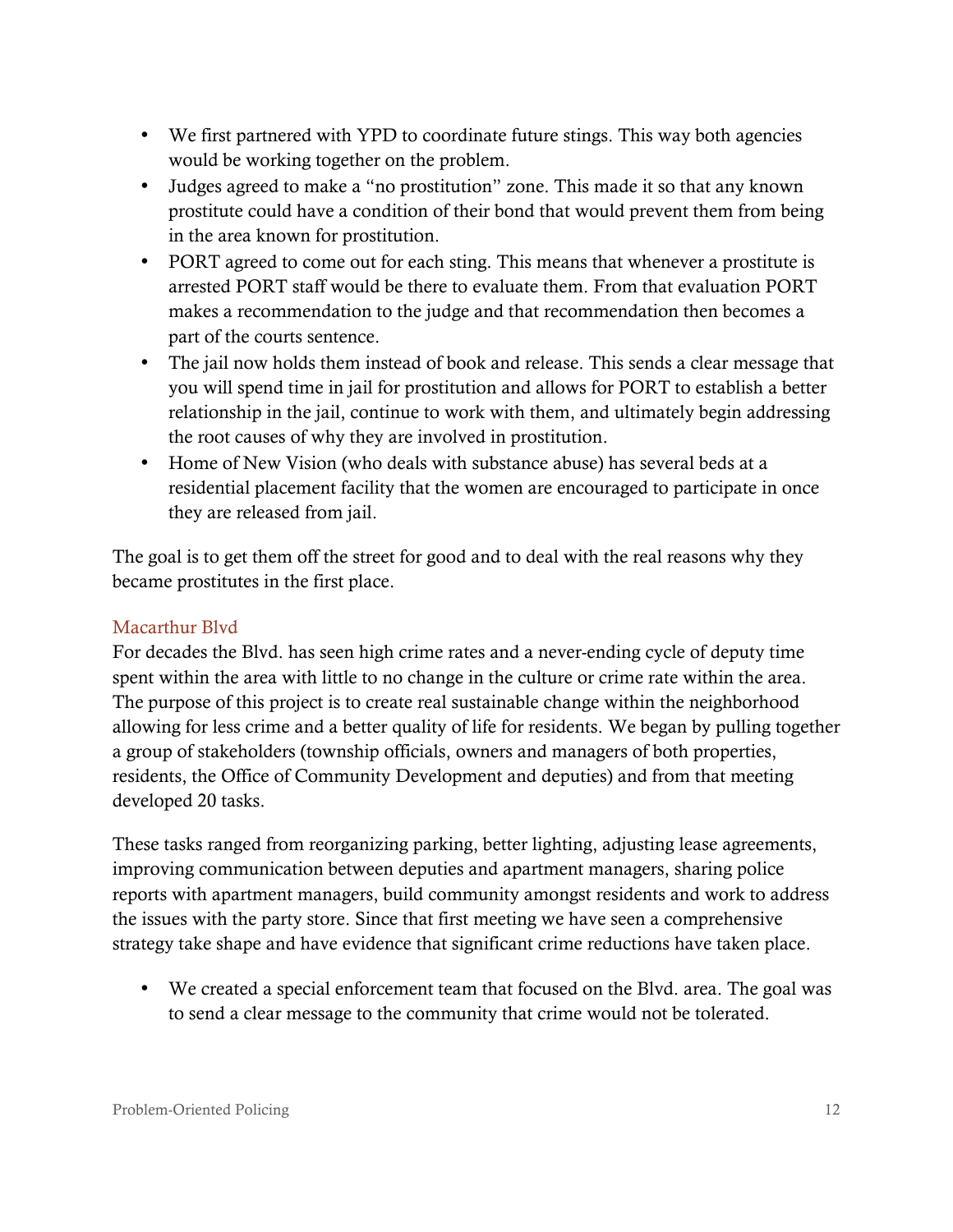- Deputies initiated random liquor control checks and began to focus on holding the party storeowners accountable for the conditions surrounding their business.
- Apartment management began to have illegally parked vehicles towed and restructured parking making it difficult for non-residents to park and hang out on the long-strip and beginning to change the culture of the community.
- Deputies and Apartment management began working together to share information and focus on problem tenants.
- As crime began to slow we transitioned from a full focus team to 2 Neighborhood Enforcement Team deputies who's job is to continue the crime reduction progress while continuing to build relationships with residents.
- Programs like Neighborhood Watch meetings, Ballin' On The Blvd. and Movie Night were implemented to begin building a sense of community amongst residents.

Although there is much more work to be done, there is clear evidence that deputies efforts have had a considerable impact on reducing crime and starting to change the culture within the community.

# Additional Projects

These are additional projects and project ideas that are in varying stages. Some are up and running while others are ideas that may not have begun.

### West Willow

Similar to the Macarthur Blvd project, with a few additional resident focused resources, the West Willow project has also seen a reduction in crime and a clear increase in perceptions of safety amongst residents as well as improved perception of the WCSO.

### Rental Property Form

Created by Farst and Crain, the rental property form (Farkin Form) was put in place in order to deal with the issue of problem rental properties. The purpose is to make sure rental property owners are aware of any problem tenants they may have.

## Graffiti

Proposed by Deputy Hankamp as a way to address illegal tagging by youth in the community, the high school graffiti project is a way to have young people rewarded for reporting illegal tagging.